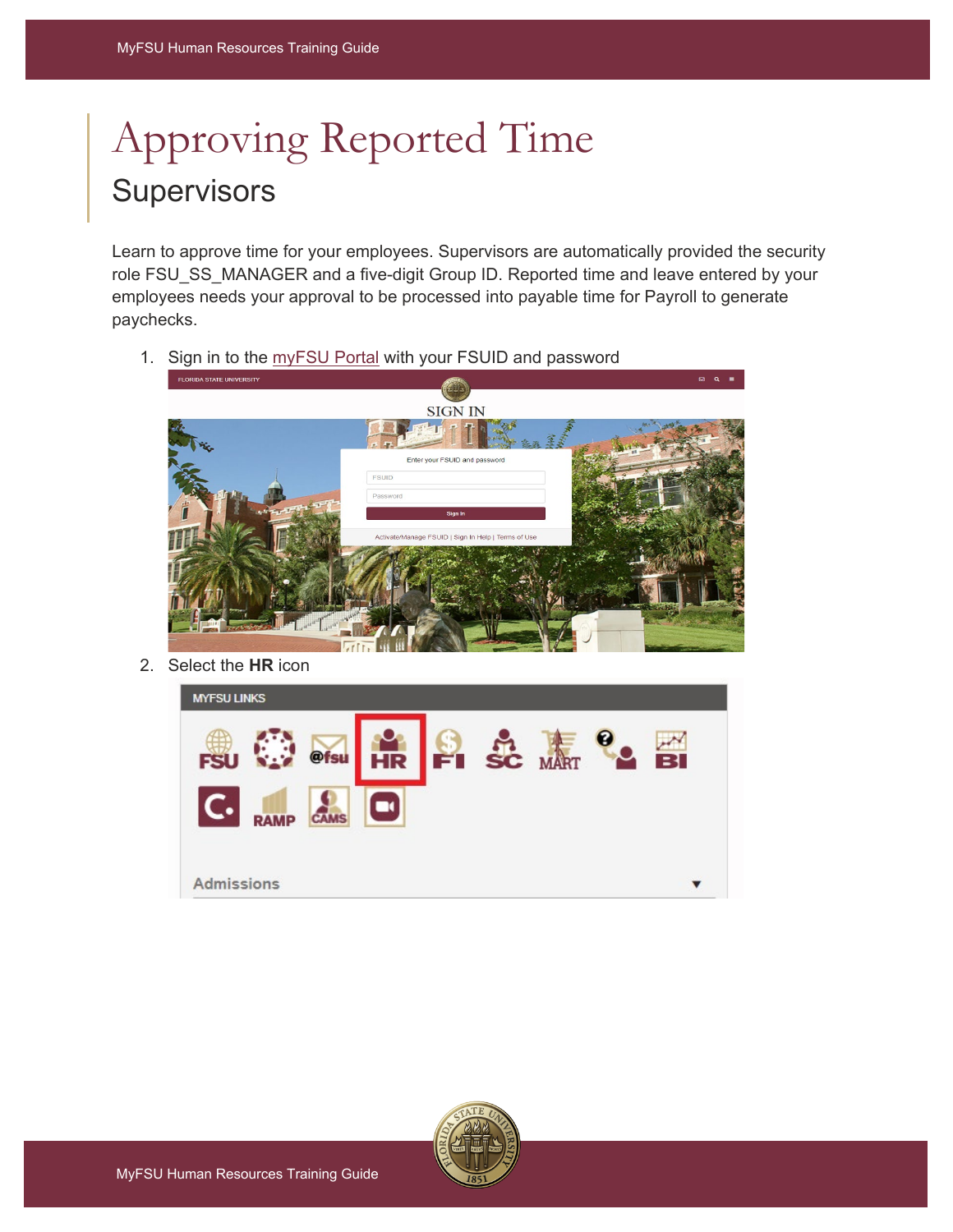3. Click on the **My Homepage** drop-down menu



4. Select on the **Manager Self Service**

| m                            |     |  |  |  |  |  |  |  |
|------------------------------|-----|--|--|--|--|--|--|--|
| <b>My Homepage</b>           |     |  |  |  |  |  |  |  |
| My Homepage                  |     |  |  |  |  |  |  |  |
| <b>Employee Self Service</b> | ∍et |  |  |  |  |  |  |  |
| Manager Self Service         |     |  |  |  |  |  |  |  |
| Department Administration    |     |  |  |  |  |  |  |  |
| <b>HR Administration</b>     |     |  |  |  |  |  |  |  |

5. Click the **Team Time** tile

| myFSU              |                              |                        | Menu $\mathbf{v}$ | Search in Menu                      |                                 | $\hbox{\scriptsize\textsf{Q}}$ |                                   |
|--------------------|------------------------------|------------------------|-------------------|-------------------------------------|---------------------------------|--------------------------------|-----------------------------------|
|                    | Manager Self Service v       |                        |                   |                                     |                                 |                                | $\langle 2 \text{ of } 6 \rangle$ |
|                    | eORR Online Role Request     | ePAF+<br>¥             |                   | eRDF Retro Distribution Form        | <b>FACET</b>                    |                                | <b>FSU AP Employee Contract</b>   |
| $\odot$<br>$\circ$ | <b>FSU Faculty Contracts</b> | <b>FSU On-Boarding</b> |                   | <b>Job and Personal Information</b> | <b>Learning and Development</b> |                                | <b>Performance Management</b>     |
|                    | Recruiting                   | <b>Reporting Tools</b> |                   | <b>Delegations</b>                  | <b>Company Directory</b>        |                                | My Team                           |
|                    | <b>Employee Snapshot</b>     | <b>Team Time</b>       |                   |                                     |                                 |                                |                                   |

Approving Reported Time - Supervisors | Last Update April 2022 **2**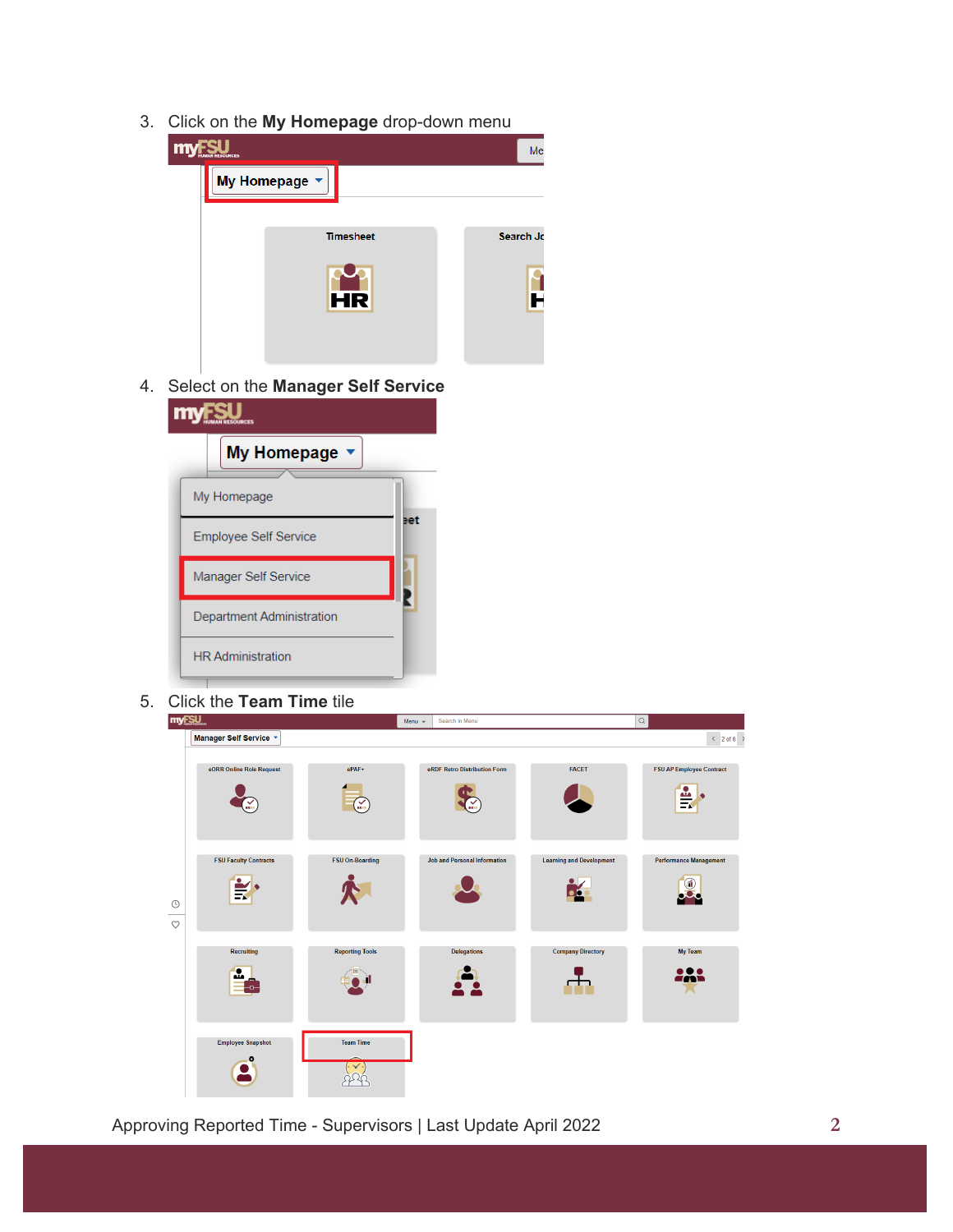6. Select **Enter Time** under Timesheet and then select **Filter**

| < Manager Self Service         | <b>Team Time</b>                                                                                        |
|--------------------------------|---------------------------------------------------------------------------------------------------------|
| <b>Timesheet</b><br>$\wedge$   | <b>Enter Time</b>                                                                                       |
| <b>Enter Time</b>              | Use filters to change the search criteria or Get Employees to apply the default Manager Search Options. |
| $\frac{1}{2}$<br>Payable Time  | <b>Get Employees</b><br><b>Filter</b>                                                                   |
| <b>III</b> , Leave / Comp Time |                                                                                                         |
| Manage Exceptions              |                                                                                                         |
| <b>Manager Search Options</b>  |                                                                                                         |
|                                |                                                                                                         |

7. Enter your Group ID # into the field. For this example, enter "**02476**." Click **Done**. If you do not know your five-digit Group ID #, click on the spyglass and find your name. You may then select the Time Reporter Group number to the left of your name.

|                                                         |                                             | <b>Team Time</b>       |  |
|---------------------------------------------------------|---------------------------------------------|------------------------|--|
| <b>Enter Time</b><br>$\curvearrowright$                 | Cancel                                      | <b>Filters</b><br>Done |  |
| Use filters to change the search criteria or Get Employ | Time Reporter Group   02476                 | $\mathsf{o}$           |  |
| Get Employees<br>Filter                                 | <b>Employee ID</b>                          | Q                      |  |
|                                                         | <b>Empl Record</b>                          | Q                      |  |
|                                                         | <b>Last Name</b>                            | Q                      |  |
|                                                         | <b>First Name</b>                           | Q                      |  |
|                                                         | <b>Job Code</b>                             | $\mathsf{Q}_i$         |  |
|                                                         | <b>Department</b>                           | Q                      |  |
|                                                         | <b>Supervisor ID</b>                        | Q                      |  |
|                                                         | <b>Reports To Position</b><br><b>Number</b> | Q                      |  |
|                                                         | <b>Location Code</b>                        | $\mathsf Q$            |  |
|                                                         | Workgroup                                   | $\mathsf Q$            |  |
|                                                         | <b>Taskgroup</b>                            | $\mathsf Q$            |  |
|                                                         |                                             |                        |  |
|                                                         |                                             | Reset                  |  |
|                                                         |                                             |                        |  |
|                                                         |                                             |                        |  |

**NOTE:** If your Group ID # is not saved you may navigate to **Manager Search Options**, enter your Group ID #, and select save at the bottom of the page.